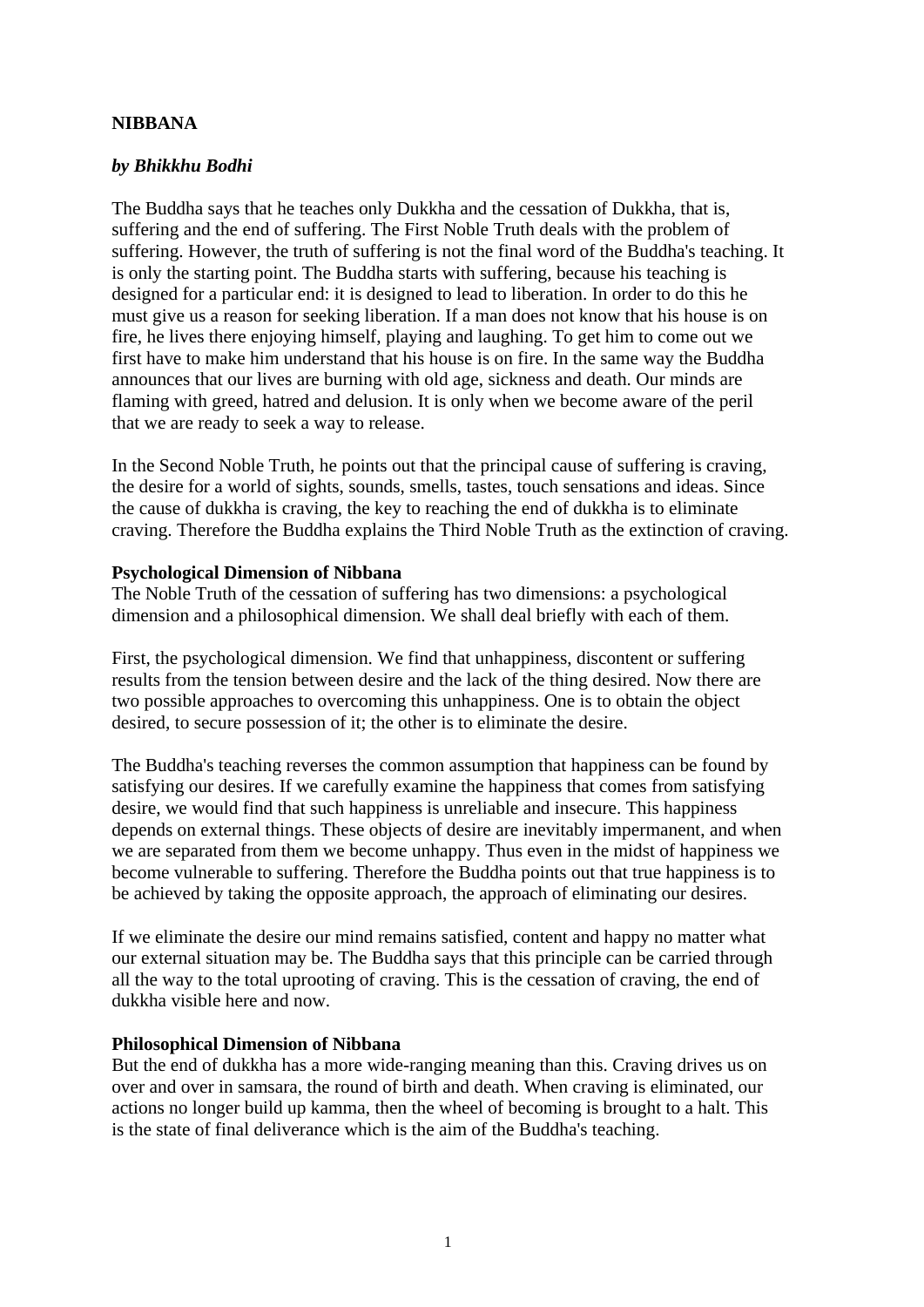The state of final deliverance is called "Nibbana" in Pali and "Nirvana" in Sanskrit. Nibbana literally means the extinguishing of a flame. The word "Nibbana" used by the Buddha means the extinguishing of the flame of craving, the extinguishing of the fires of greed, hatred and delusion.

Nibbana is the ultimate goal of the Buddha's path. The Buddha says "Just as the water of a river plunges into the ocean and merges with the ocean, so the spiritual path, the Noble Eightfold Path, plunges into Nibbana and merges with Nibbana.

# **Nibbana is an existing reality**

Regarding the nature of Nibbana, the question is often asked: Does Nibbana signify only extinction of the defilements and liberation from samsara or does it signify some reality existing in itself? Nibbana is not only the destruction of defilements and the end of samsara but a reality transcendent to the entire world of mundane experience, a reality transcendent to all the realms of phenomenal existence.

The Buddha refers to Nibbana as a 'dhamma'. For example, he says "of all dhammas, conditioned or unconditioned, the most excellent dhamma, the supreme dhamma is, Nibbana". 'Dhamma' signifies actual realities, the existing realities as opposed to conceptual things. Dhammas are of two types, conditioned and unconditioned. A conditioned dhamma is an actuality which has come into being through causes or conditions, something which arises through the workings of various conditions. The conditioned dhammas are the five aggregates: material form, feeling, perception, mental formations and consciousness. The conditioned dhammas do not remain static. They go through a ceaseless process of becoming. They arise, undergo transformation and fall away due to its conditionality.

However, the unconditioned dhamma is not produced by causes and conditions. It has the opposite characteristics from the conditioned: it has no arising, no falling away and it undergoes no transformation. Nevertheless, it is an actuality, and the Buddha refers to Nibbana as an unconditioned Dhamma.

The Buddha also refers to Nibbana as an 'ayatana'. This means realm, plane or sphere. It is a sphere where there is nothing at all that corresponds to our mundane experience, and therefore it has to be described by way of negations as the negation of all the limited and determinate qualities of conditioned things.

The Buddha also refers to Nibbana as a 'dhatu,' an element, the 'deathless element' (amata-dhatu). He compares the element of Nibbana to an ocean. He says that just as the great ocean remains at the same level no matter how much water pours into it from the rivers, without increase or decrease, so the Nibbana element remains the same, no matter whether many or few people attain Nibbana.

He also speaks of Nibbana as something that can be experienced by the body, an experience that is so vivid, so powerful, that it can be described as "touching the deathless element with one's own body."

The Buddha also refers to Nibbana as a 'state' (pada), as 'amatapada' - the deathless state or 'accutapada', the imperishable state.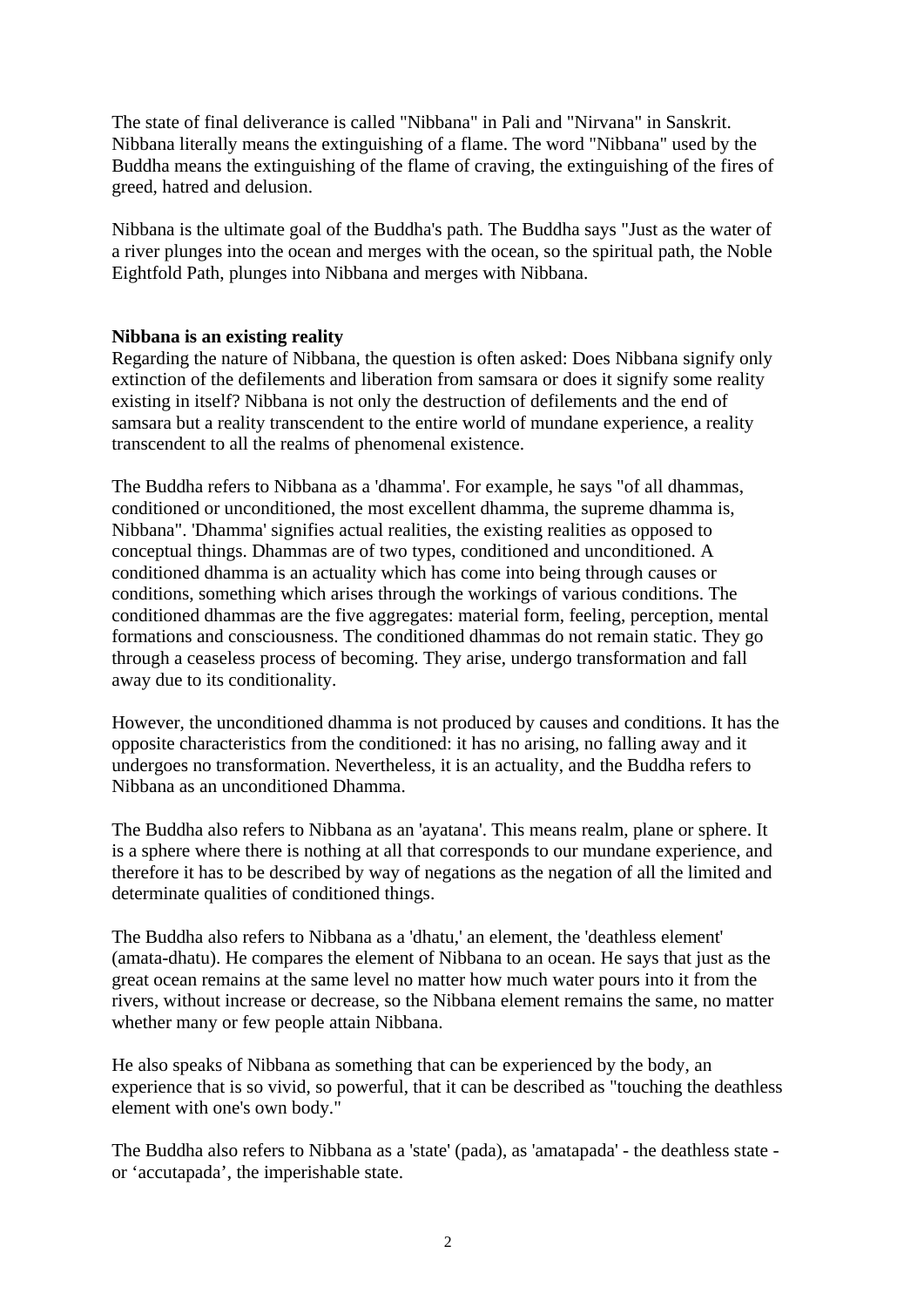Another word used by the Buddha to refer to Nibbana is 'sacca', which means 'truth', an existing reality. This refers to Nibbana as the truth, a reality that the Noble Ones have known through direct experience.

So all these terms, considered as a whole, clearly establish that Nibbana is an actual reality and not the mere destruction of defilements or the cessation of existence. Nibbana is unconditioned, without any origination and is timeless.

### **Is Nibbana conditioned by its path?**

Now the question is often asked: If Nibbana is attained by the practice of the path, doesn't this make it something conditioned something produced by the path? Doesn't Nibbana become an effect of the cause, which is the path? Here we have to distinguish between Nibbana itself and the attainment of Nibbana. By practising the path one doesn't bring Nibbana into existence but rather discovers something already existing, something always present.

# **Is Nibbana mere annihilation?**

As a precaution we have to repeat that Nibbana cannot be understood through words or expressions or study of the text. One has to understand Nibbana by actual realization. However, in order to convey some idea of the goal to which his teaching points, the Buddha resorts to words and expressions. He uses both negative and positive expressions, and to get a balanced idea of Nibbana both types of expressions have to be considered. Otherwise you will come away with a one-sided, distorted picture of Nibbana.

The Buddha speaks of Nibbana primarily by way of terms negating suffering: as cessation of suffering, cessation of old age and death, the unafflicted, the unoppressed ,the sorrowless state, and so forth.

It is also described as the negation of the defilements, the mental factors that keep us in bondage. So Nibbana is described as the same as the destruction of greed, hatred and delusion. It is also called dispassion (viraga), the removal of thirst, the crushing of pride, the uprooting of conceit, the extinction of vanity.

The purpose behind the Buddha's negative terminology is to show that Nibbana is utterly transcendental and beyond all conditioned things; to show that Nibbana is desirable, that it is the end of all suffering, and to show that Nibbana is to be attained by eliminating defilements. The use of negative terminology should not be misunderstood to mean that Nibbana is mere annihilation, a pure negative attainment.

To correct this one sided view, the Buddha also describes Nibbana in positive terms. He refers to Nibbana as the supreme happiness, perfect bliss, peace, serenity, liberation, freedom. He calls Nibbana 'the island', an island upon which beings can land, which is free from suffering. For those beings swept away helplessly towards the ocean of old age and death, it is a place of safety and security.

It is also described as a "cave" which gives safety from the dangers of birth and death. Nibbana is called the "cool state" - coolness which results from the extinguishing of the fires of greed, hatred and delusion.